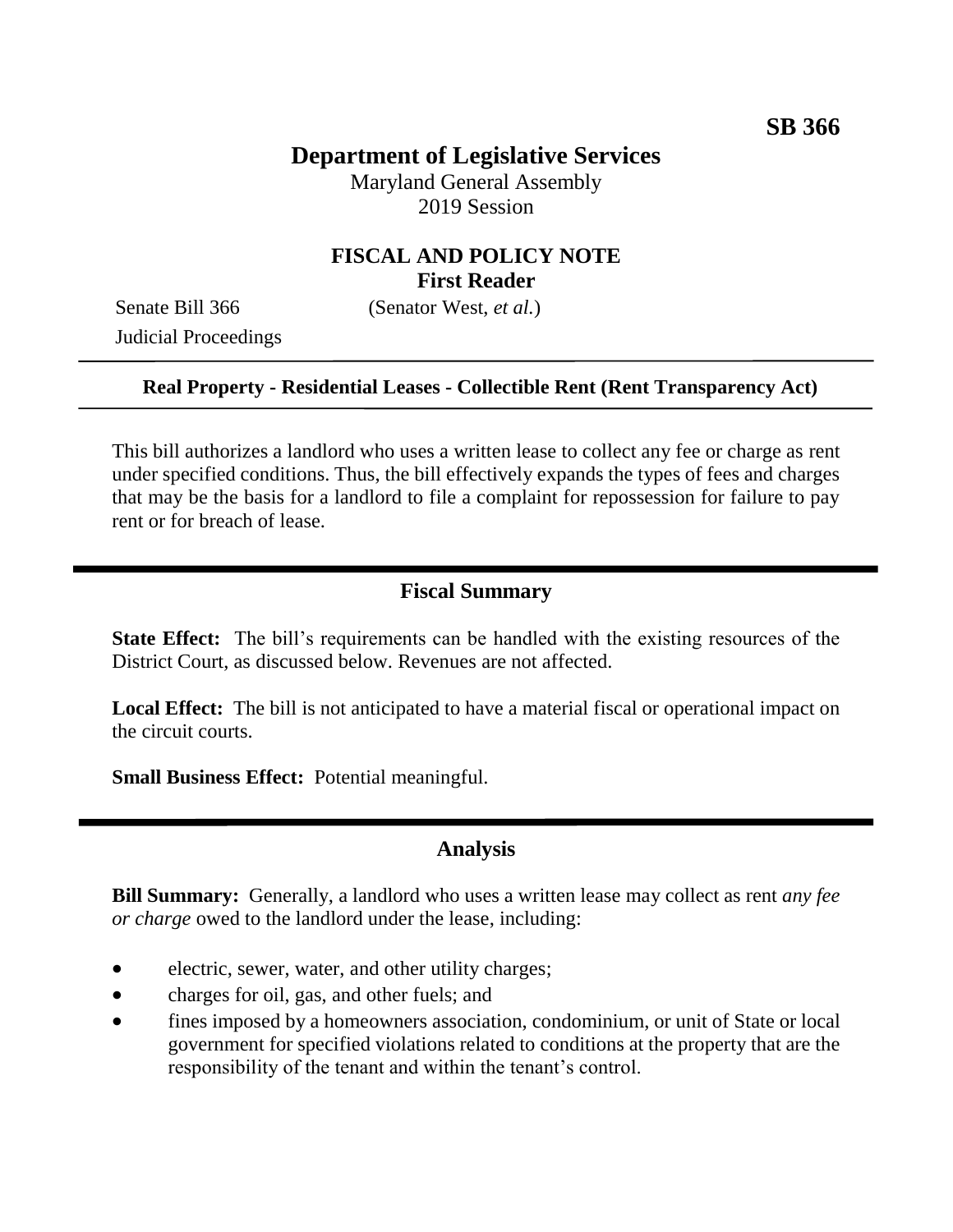A landlord may collect as rent any fee or charge owed to the landlord only if the written lease used by the landlord (1) includes a provision, distinctly set apart from the other provisions of the lease, identifying the fees and charges that are collectible as rent under the lease and (2) notifies the tenant that the failure to pay any fee or charge collectible as rent under the lease may result in the eviction of the tenant.

#### *Ratio Utility Billing System*

If any fee or charge is billed through a ratio utility billing system, the lease must include notice of the system used to allocate the fee or charge, and on written request, a landlord who uses a ratio utility billing system must provide a tenant with information to document a bill for utilities.

### *Complaint for Repossession*

A landlord may not file a complaint for repossession for failure to pay rent or for breach of lease if the only unpaid amount collectible as rent is a fee or charge for water of less than \$50.

**Current Law:** With respect to residential leases, no statute specifically defines "rent." Additionally, no statute prohibits a landlord from recovering fees or charges as rent.

#### *Failure to Pay Rent*

Whenever the tenant fails to pay the rent when due, the landlord may file a complaint for repossession for failure to pay rent. Generally, the landlord must file the written complaint in the District Court of the county where the property is located. Among other specified items, that complaint must include (1) the amount of rent and any late fees due and unpaid, *less the amount* of any utility bills, fees, or security deposits paid by a tenant under specified provisions of the Public Utilities Article and (2) a request to repossess the premises and, if desired, a judgment for the amount of rent due, costs, and any late fees, *less the amount* of any utility bills, fees, or security deposits paid by a tenant under specified provisions of the Public Utilities Article.

### *Breach of Lease*

If an unexpired lease authorizes the landlord to repossess the premises prior to the expiration of the term of the lease if the tenant breaches the lease, then the landlord may file a complaint for breach of lease. The complaint must be in writing, filed in the District Court of the county where the property is located, and based on the following circumstances: (1) the tenant breaches the lease; (2) the landlord meets specified notice requirements or the breach "demonstrates a clear and imminent danger" and meets

SB 366/ Page 2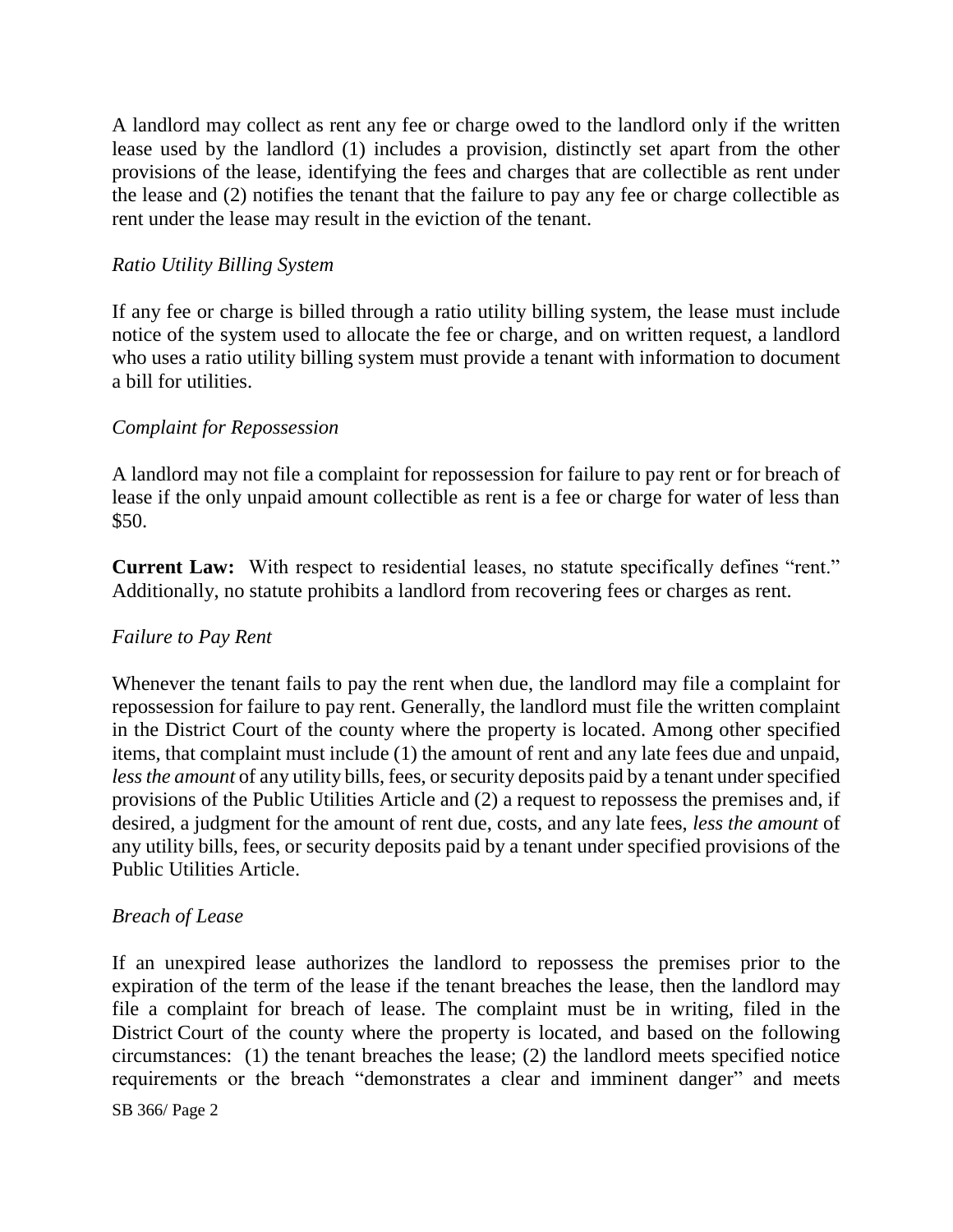additional specified notice requirements; and (3) the tenant or person in actual possession of the premises refuses to comply.

## *Utility Billing Systems*

Section 7-303 of the Public Utilities Article addresses the "submetering" of apartment and commercial buildings for electricity or natural gas. "Submetering" means the installation of equipment to determine the actual use of electricity or gas per residential unit or commercial rental unit. Based on the authority included in statute, the Public Service Commission (PSC) authorizes, by regulation, an owner, operator, or manager of an apartment house (including a condominium), office building, or shopping center with a master meter to install submeters for determining the actual use of electricity or gas per unit.

Approval from PSC is also required before an energy allocation system (a method of determining the approximate energy use consumed within a dwelling unit through the use of a measuring device) may be used by the owner, operator, or manager of an apartment house to determine the amount of gas or electricity used by an individual dwelling unit. PSC may approve an energy allocation system upon a demonstration by the owner that the system results in a reasonable determination of the cost of the energy use within a dwelling unit. The owner, operator, or manager may not use the energy allocation system to bill energy costs to tenants of an individual dwelling unit without PSC approval.

**Background:** The Administrative Office of the Courts (AOC) advises that, in fiscal 2018, there were a total of 653,739 actions for repossession for failure to pay rent, and 1,548 actions to regain possession of a property for breach of lease, filed in the District Court. In total, 661,319 landlord-tenant actions were filed in the District Court in fiscal 2018.

Whether a tenant's rent payments are current is a central question in many landlord-tenant proceedings. A landlord must show that a tenant has failed to pay rent to succeed in a summary ejectment proceeding, and a tenant cannot sue a landlord concerning the condition of a rental unit if the tenant is delinquent in paying rent.

A recent Court of Appeals decision, *Lockett v. Blue Ocean Bristol, LLC*, 446 Md. 397 (2016), calls into question the types of payments that may be considered rent. In *Lockett*, the court held that – for purposes of Maryland's anti-retaliation provisions under § 8–208.1 of the Real Property Article – the term "rent" denotes periodic charges for the use or occupancy of a rental unit. Accordingly, "rent" does not include various other payments (such as utility charges) that a tenant may owe his or her landlord, even if the tenant's lease characterizes such payments as "deemed rent" or "additional rent." The decision applies